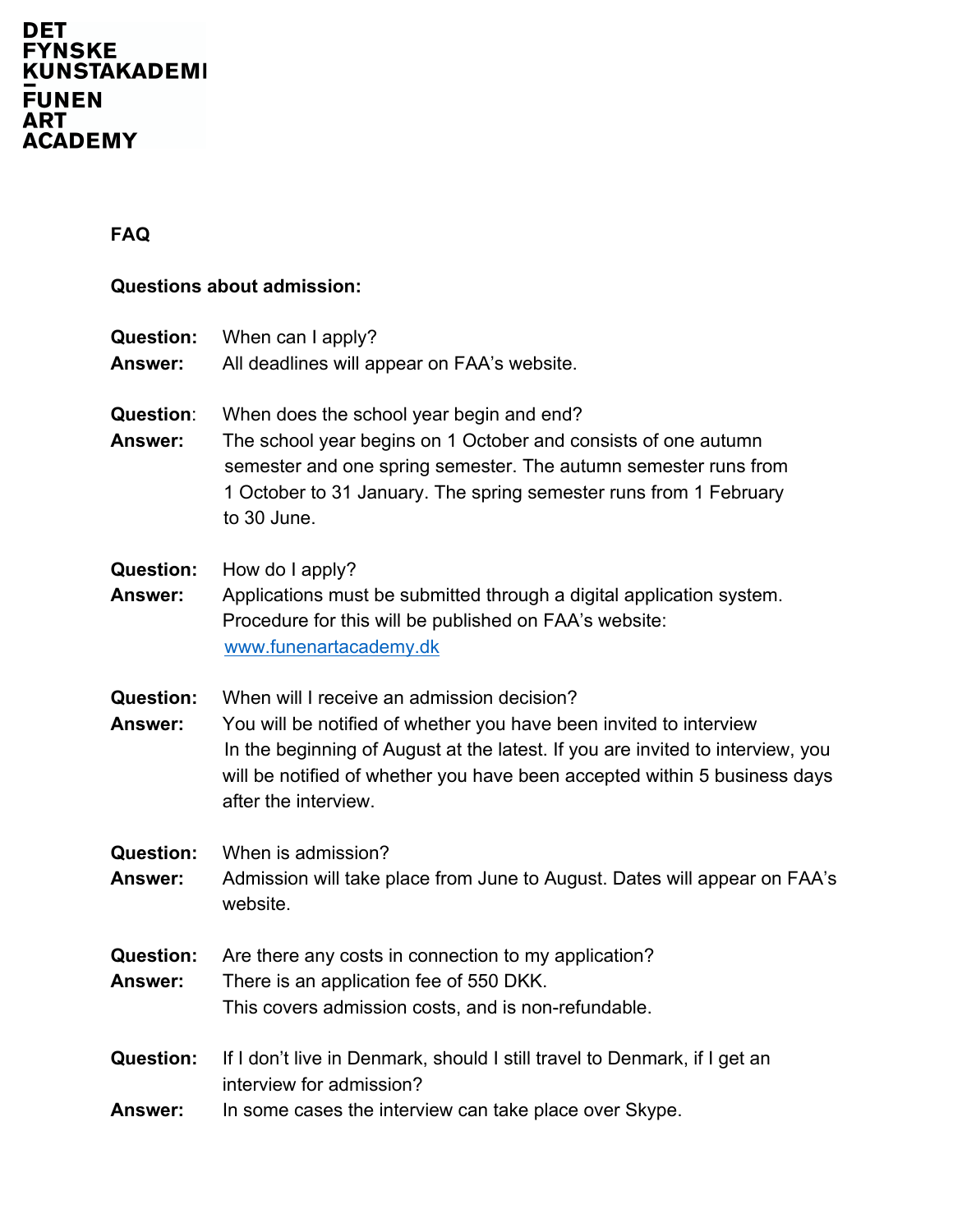- **Question:** Do I need a specific educational background or previous knowledge to apply?
- **Answer:** To be admitted to the programme, applicants whether students, guest students or professional artists – must have completed a three-year bachelor's degree in the visual arts or equivalent from another visual arts institution of study comprising subjects, modules or courses of which at least 80 credits or ECTS relate and are relevant to the programme. Exemption from this requirement may be granted in special cases. Applicants are also expected to have a command of Danish, Norwegian, Swedish and/or English sufficient to complete the education as prescribed.
- **Question:** Can I apply for admission, even though I do not live in the EU? **Answer:** Yes, you are welcome to apply for admission even if you do not live in the EU.

#### **Questions about the teaching:**

- **Question:** When does teaching take place?
- **Answer:** The school year begins on 1 October. The programme is a full-time study programme, and teaching generally takes place Monday to Friday between 9:00 and 17:00. The programme is a one-year full-time programme amounting to 60 credits. Credits follow ECTS standards. A credit describes the workload of one week of study as 25-30 hours, including preparation, teaching, lectures, seminars, self-study and studio work. Credits follow ECTS standards.
- **Question:** When does the semester begin?
- **Answer:** The semester starts October 1st.
- **Question:** Can I get SU during my education?
- **Answer:** The programme is part of Funen Art Academy's two-year advanced module, and the programme is SU-approved. Guest students or exchange students whose study programme is